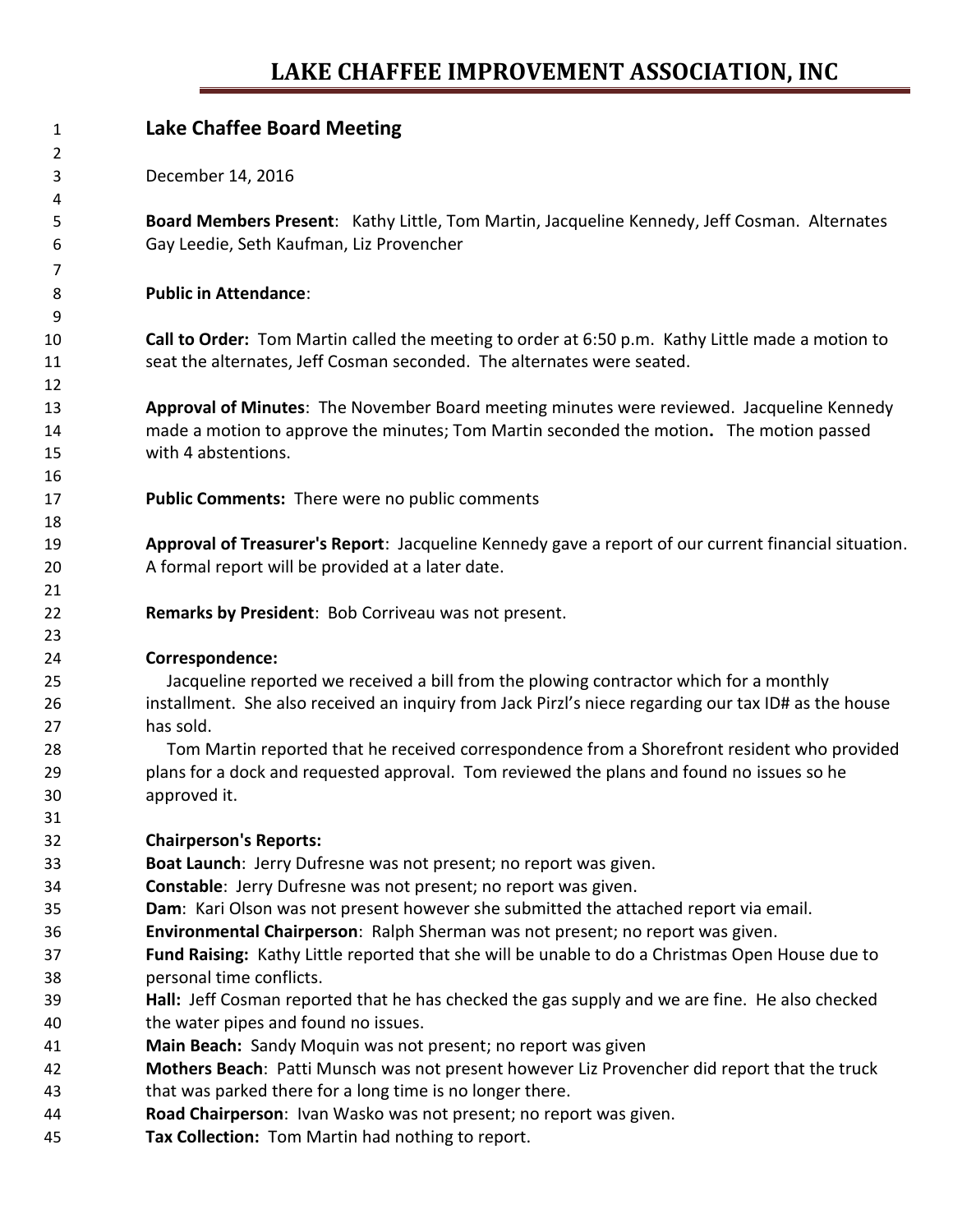## **LAKE CHAFFEE IMPROVEMENT ASSOCIATION, INC**

- **Website:** Jacqueline Kennedy reported that she is still working on the clean up on the website and should have something to present to the board at the January meeting.
- **Old Business**: There was no old business to discuss.

- **New Business**: Board member Jeff Cosman submitted his resignation.
- **Adjournment:** Liz Provencher made a motion to adjourn, seconded by Kathy Little. The meeting adjourned at 7:30 pm.